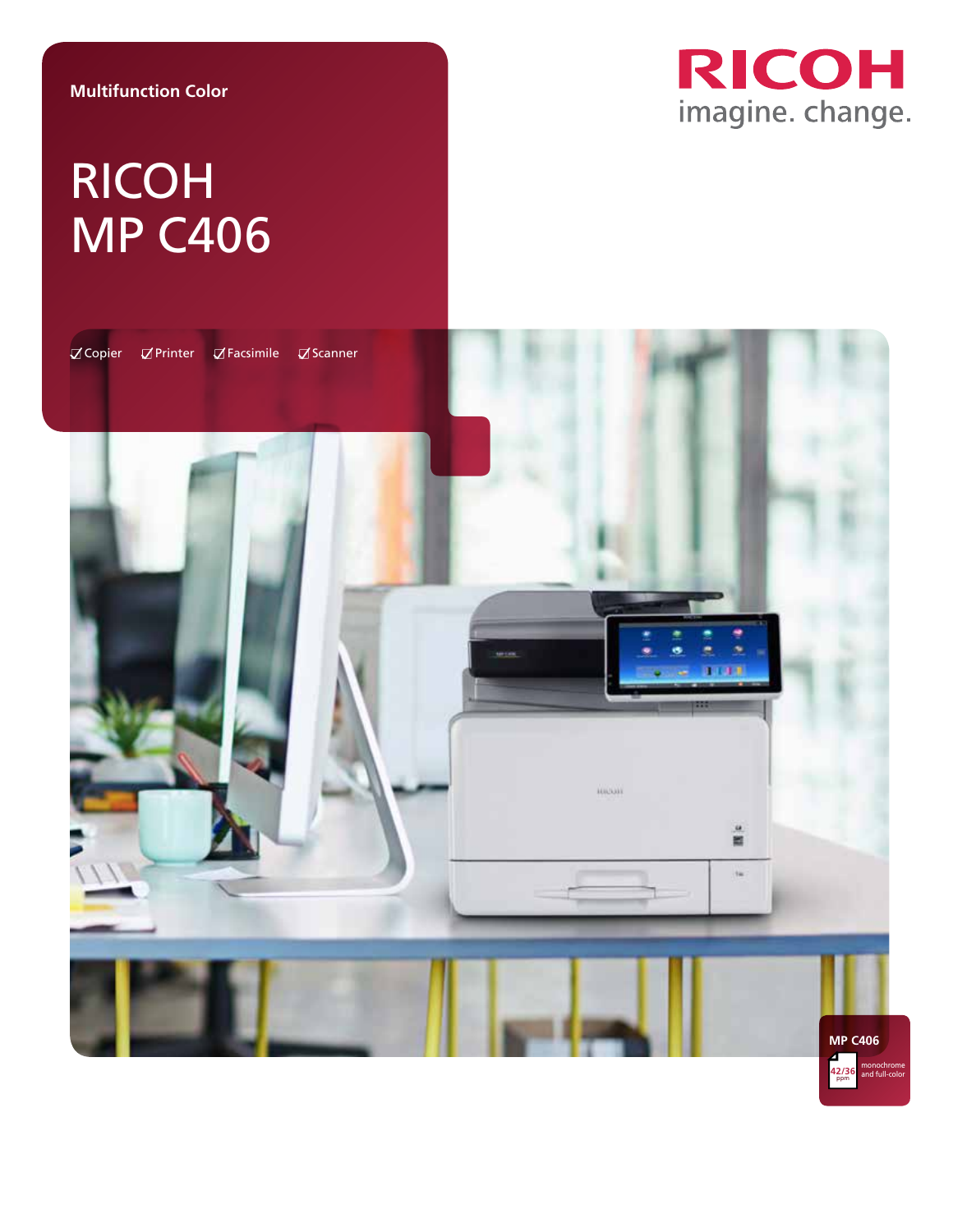## **Complete more tasks, move more jobs, without leaving your desk**

The project list for your business may be large — but your office space and budget is not. That's where we fit in. Use the RICOH® MP C406 to share your biggest ideas with key stakeholders quickly and economically in less space right from your desktop. Take full control of document management, from printing and copying to scanning and faxing, in a versatile, easy-to-use multifunction device (MFP). Short on time? Add shortcut icons and access frequently used workflows with a single swipe from the large, interactive touchscreen. Looking to impress? Create brilliant, full-color documents at sizes up to 8.5" x 14" on a wide range of media. Worried about your information reaching the right audience? Send it in the format your audience prefers with authentication and encryption tools to help safeguard it along the way. Finally, you can create, share, manage and protect your information from one affordable device.

- Print 42 black-and-white or 36 full-color prints/copies per minute
- Use less space to complete more jobs
- Print from your personal mobile device
- Print, copy, fax or scan with a single touch
- Help safeguard information while saving energy and lowering operating costs

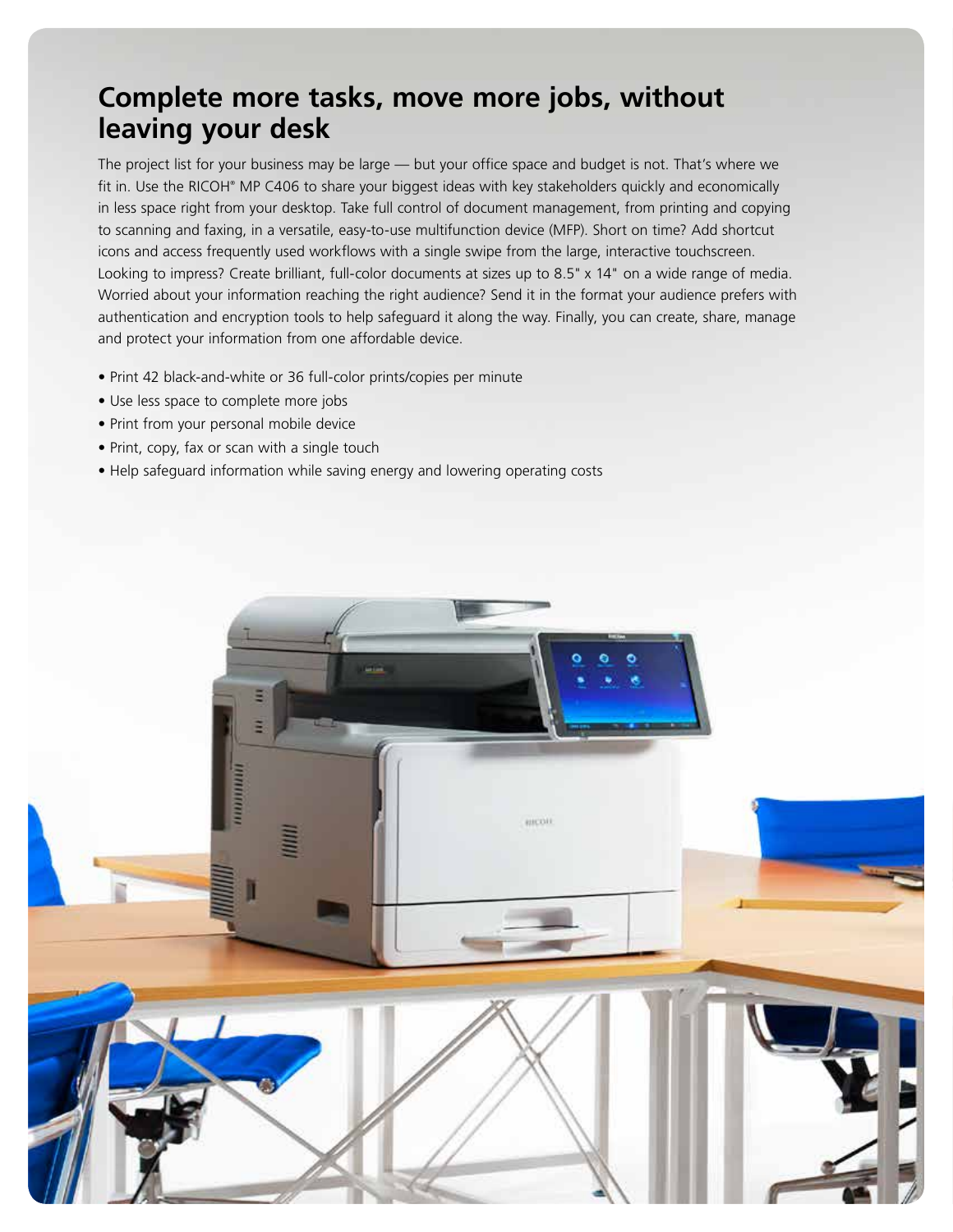

### **Simplify big workflows in small spaces**

Bring your best ideas closer to your audience

#### **Transition from one job to the next quickly**

You're short on time, not on things to do. So what are you waiting for? Use the RICOH MP C406 to get information to the right people at the right time so they can help your business thrive. Get started quickly with first-print times of only 6.2 seconds. Print up to 42 monochrome and 36 full-color pages per minute to handle almost any type of project with ease. Load up to as many as 1,350 sheets of various-sized and different types of media for fewer interruptions. Administrative tasks are just as easy. You can automate meter reads, change system settings, update firmware and more from the desktop, so you can spend more time running your business and less time running to the MFP.





### **Streamline how you work with a single touch**

Why hunt and peck with bulky keypads when you can use a touchscreen with a similar look and feel as your personal mobile device? The MP C406 has a 10.1" wide Super VGA Smart Operation Panel to let you copy, print, scan or fax with an interface similar to your tablet or smartphone. Tap to start an app. Drag and drop to change icon layout. Flick to scroll through pages, such as a listing of email addresses. Do you prefer our legacy Ricoh interface? No problem. You can still use it. We simply replaced the hard keys with a soft keypad.



#### **Collaborate wherever you are**

When it comes to being productive, you're not out of luck just because you're out from behind your desk. Print directly from your smartphone, tablet or notebook and pick up the output at the MP C406 at your convenience. You can also access information on the go and eliminate the hassle of carrying or searching for hard copies. Simply access the documents directly at the device via the embedded Document Server when you're ready to print or send them. Or, you can use a USB flash drive or SD card to carry the information with you and plug it in to the MFP to print or share the documents.

#### **Use less energy to save more**

You work hard enough. You shouldn't have to struggle to reduce energy costs, too. The MP C406 features a .63 W Sleep Mode to help reduce energy consumption. Don't worry about it compromising productivity — the MFP can recover in only 8 seconds. With a low cost-per-page and as one of the class leaders\* in Typical Electricity Consumption (TEC), it supports your most aggressive sustainability goals. You can also program the device to power off after business hours and conserve energy. Concerned about noise when it's in use? The MFP is designed to operate at a reduced sound level, making it ideal for even the smallest offices. Operating noise can be reduced even further by utilizing Silent Mode so you don't disrupt others in the office. Plus, the system is ENERGY STAR® certified and meets EPEAT® Gold\*\* criteria.

\*From ENERGY STAR product list as of December 2, 2015. \*\*EPEAT rating is applicable only in the USA.





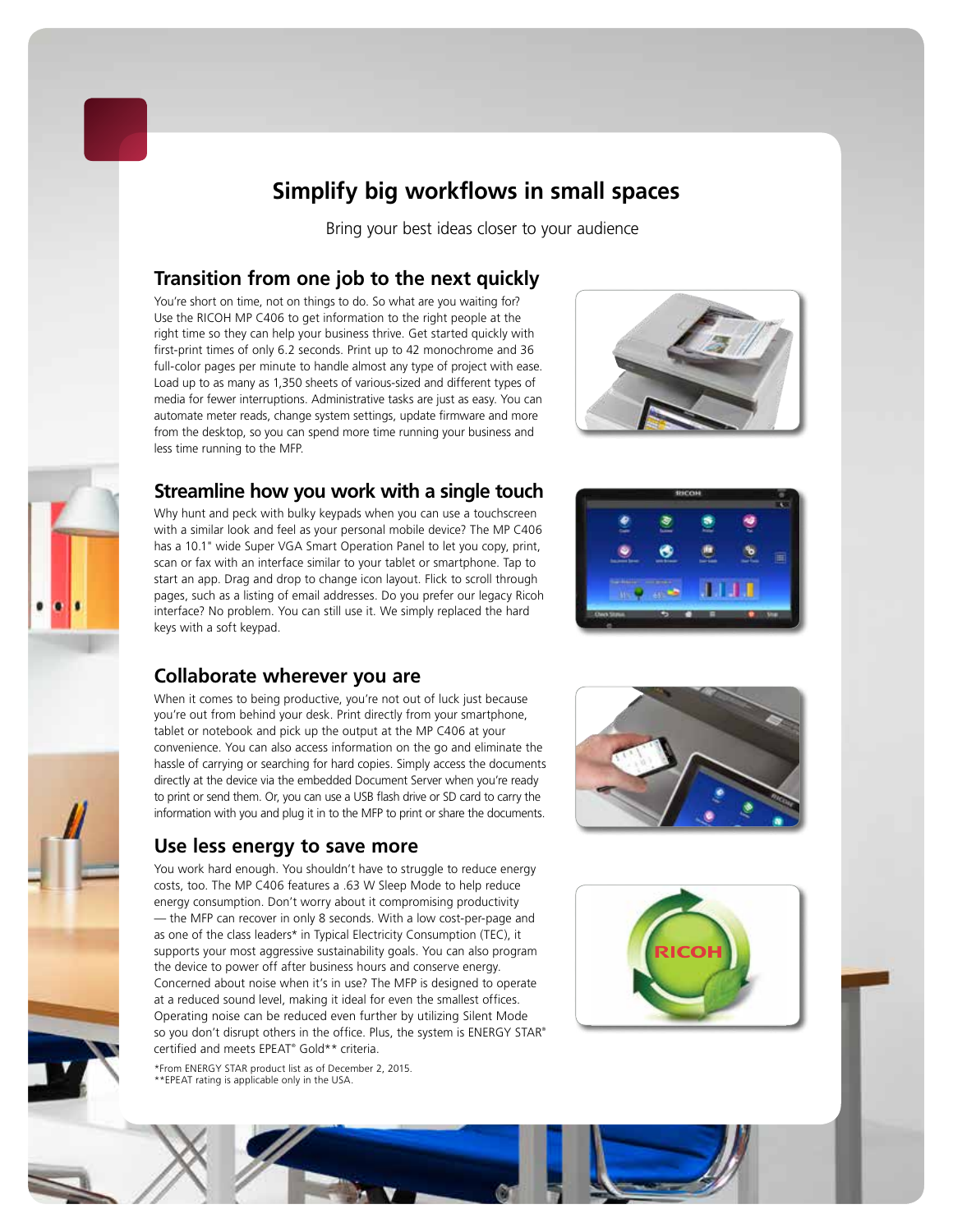## **Get closer to simplifying your document tasks**



You know better than anyone — a smaller office doesn't mean smaller workloads. Take advantage of the compact RICOH MP C406 to meet your most demanding everyday needs. Use it to copy, print, scan and fax in small or mid-size workgroups while minimizing energy consumption.

- **1 Smart Operation Panel:** Navigate between jobs easily via the 10.1" wide Super VGA Smart Operation Panel, featuring USB/SD card slots and a customizable home screen to link to commonly performed jobs.
- 2 **Automatic Reversing Document Feeder (ARDF):**  Handle one- and two-sided originals up to 8.5" x 14" for copying, scanning and faxing efficiently from the standard 50-Sheet ARDF.
- **3 Document Server:** Keep information readily available and maintain version control by storing up to 3,000 frequently used documents on the MFP's hard drive.
- **4 User Authentication:** Embedded software for Near Field Communication (NFC) user authentication comes standard on the MP C406. With the optional NFC Card Reader, users can quickly authenticate via NFC-enabled proximity cards.

By downloading the RICOH Smart Device Connector app, you can connect to the MP C406 by simply touching your smart device to the NFC tag (for Android devices) or scanning the QR code (for iOS devices) on the Smart Operation Panel and automatically connect to the MFP. From there users can easily print, copy, scan or fax using preferences and contacts preconfigured in their smartphones and tablets.

- **PB1080 Paper Feed Unit (Optional):** Add up to two 500-Sheet Paper Trays to increase paper capacity to 1,350 sheets and complete more jobs with fewer interruptions.
- **Mobile Printing and Scanning:** Download the RICOH Smart Device Print&Scan app to print to the MP C406 directly from your personal mobile device. You can even print data residing in the Cloud and upload a scan from the MP C406 to Cloud storage.
- **BN1020 One-Bin Tray (Optional):** Separate print and copy or copy and fax output for faster, easier document retrieval with a 100-Sheet One-Bin Tray.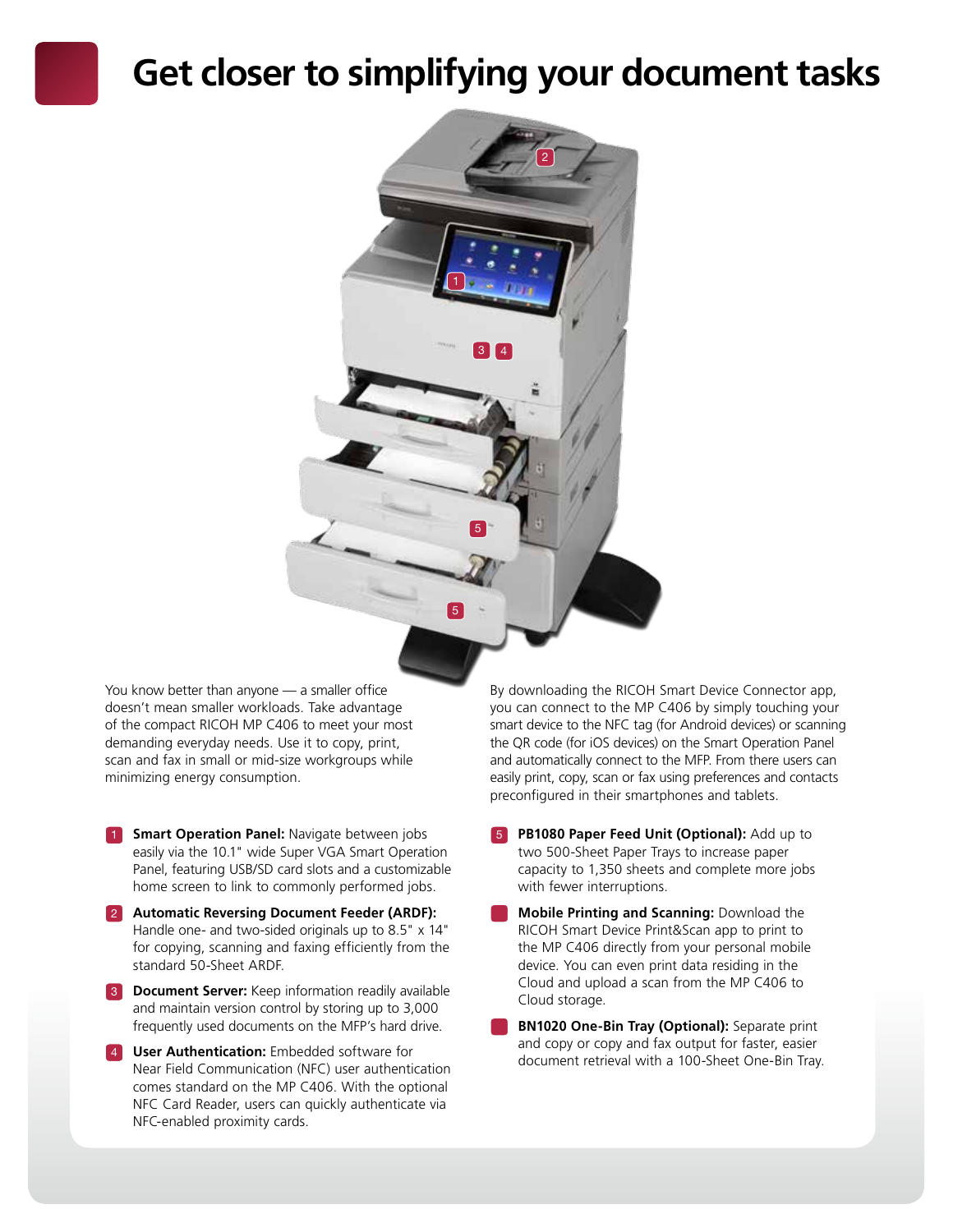## **Get in touch with faster, easier workflows**



Use the 10.1" wide Super VGA Smart Operation Panel to perform everyday office tasks with speed and convenience, using the same drag-and-drop, pinch-and-flick and swipe scrolling you're familiar with on your personal mobile device.

- **1 Widgets:** Add widgets to the home screen to view the date and time, amount of toner, system messages, incoming fax notification, environmental and other settings, so you have the information you need at a glance for faster, smarter decisions.
- **2 Quick Copy:** Navigate through the copy process with ease using flick-and-touch gestures. Simply choose this feature from the screen and follow the intuitive steps to print with the exact specifications you need.
- **3 Quick Fax:** Search for fax recipients in moments by flicking through your address book. You can enter new fax contacts via a convenient soft keypad on the screen. Preview the fax prior to transmission for accuracy.
- **4** Do you prefer Ricoh's legacy user interface? Just select it from the Smart Operation Panel and all the familiar controls for copy, print, scan and fax will be at your fingertips.
- **Icons and Folders:** Create icons for one-touch workflows for frequently used tasks. Then, organize them in folders for fast, easy access when you need them.
- **Web Browser:** Access websites directly from the MFP with similar speed and functionality as you'd expect from a personal mobile device. Convert a web page into hard copy documents in seconds.
- **Wallpaper:** Customize your wallpaper to fit your preferences. Choose between pre-loaded options or download your own image.
- **Quick Scan:** Forward scanned documents via email by selecting addresses directly from your address book. You can even preview the document for accuracy by scrolling in close when necessary.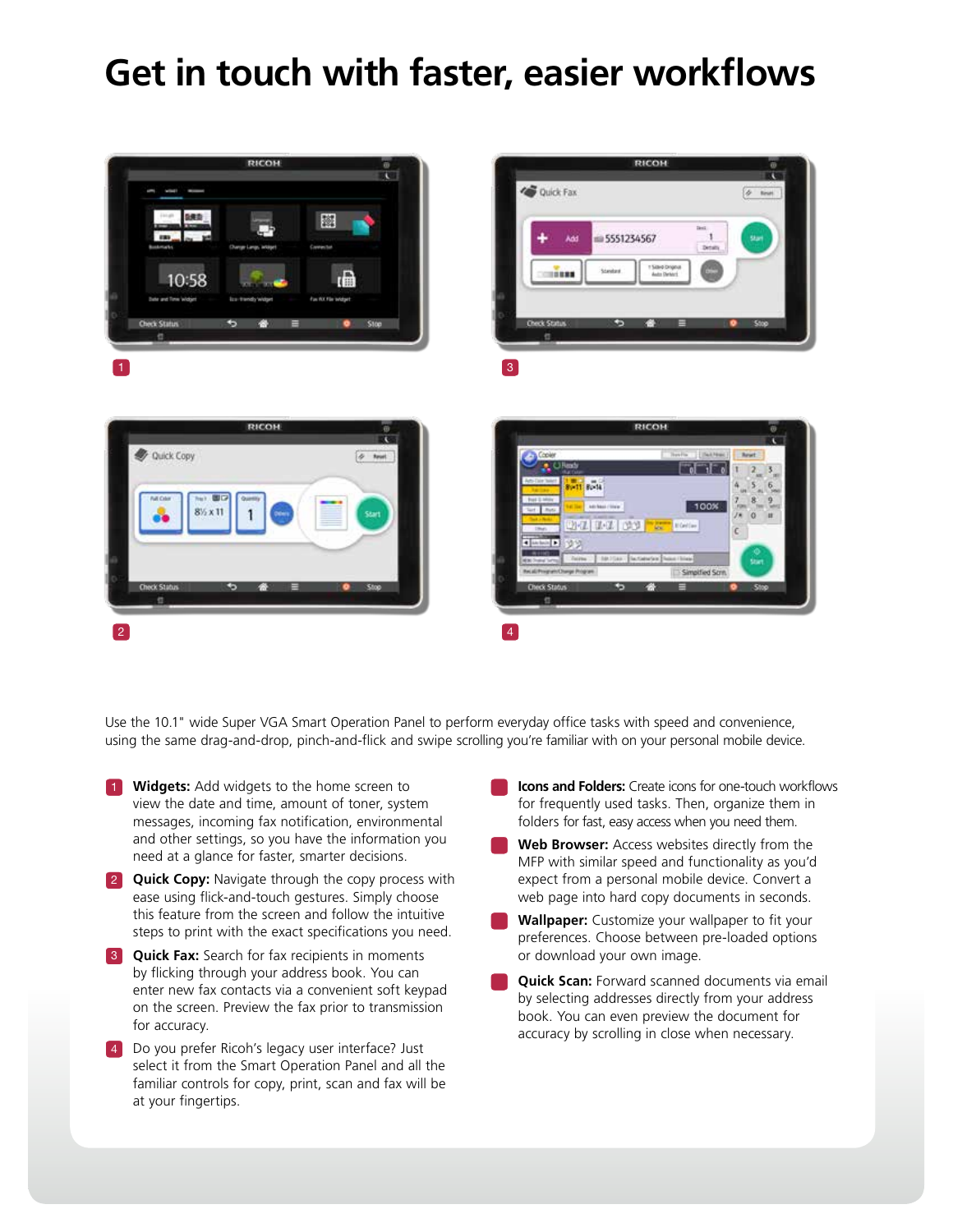

## **Manage every task, every day**

#### **Handle all your information from a single device**

Information is swirling around your workplace. You're tasked with figuring out what to do with it. Whatever you decide, you can use the RICOH MP C406 to share it with key decision makers quickly and conveniently. Print letter- and legal-size documents and view them with coworkers exactly as intended. Make edits, scan it in full color and distribute it across the hall or around the world in seconds. Fax contracts to your clients. Copy your notes from an important meeting. With the optional One-bin Tray, you can even separate output by job, so you don't have to sort through other prints and copies searching for your document.

#### **Use customization and automation to work smarter**

You have your own ideas about how to simplify your workday. Put them into action with the MP C406. With the Smart Operation Panel, you can customize workflows to minimize repetitive tasks and unnecessary steps. Create easily identifiable icons for frequently run jobs so you don't have to play with settings every time. You can organize the icons in intuitive folders on the Home Screen for your convenience. Add widgets to see toner levels, energy use and more to encourage more responsible printing. Incorporate apps and perform specific tasks like ID card copy or Scan-to-Folder to save more time. You can even set up selectable logins and billing codes for accounting to classify and track user activity.

### **Choose who can access critical information**

Your ideas set you apart. So why let just anybody have access to them? With User Authentication, workers log in with a passcode at the control panel or via smart identity card using the optional NFC card reader. You can control each user's access to specific functions and help reduce costs. For example, you can prevent individuals from using color printing if you know their jobs don't require it. Or, you can set print quotas to minimize unnecessary printing. With Locked Print, users have to release jobs from the control panel, enhancing security because documents aren't left unattended in output trays.





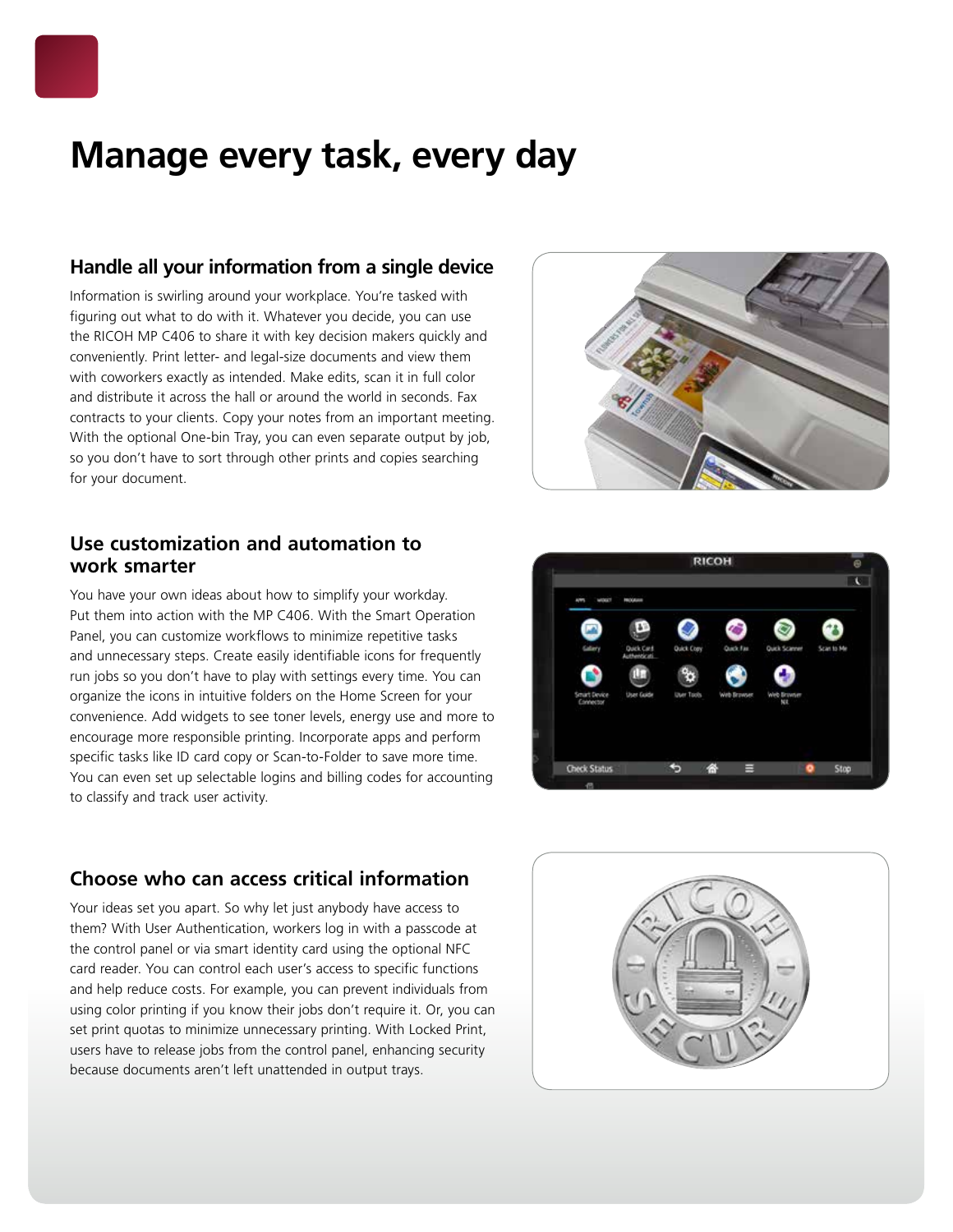## **Find more ways to collaborate with more people**

#### **Give your audience exactly what it's looking for**

Use the RICOH MP C406 when you don't want your message to be lost in the clutter. Create full-color professional documents on a wide range of media types and sizes to differentiate your documents from the others and meet your audience's preferences. Take advantage of the easy-to-use PCL, standard Adobe® PostScript® 3™ and other print streams to produce compelling color documents with 1200 x 1200 dpi resolution job after job. And, with PDF Direct Print, you can help relieve network congestion by printing PDFs without opening each file in Adobe® Acrobat®



#### **Choose a better way to manage workflows**

When you're sharing information, every detail is important. With the MP C406, you can control print details easily so you can deliver information quickly and accurately. Simplify any workflow with the convenient icon-driven Ricoh one-click, preset user interface drivers. Looking for a print driver? Use the free Device Software Manager utility on Ricoh's website to seamlessly download and install the latest version to existing, and any new, workstations you add to the network. You can do it all yourself, without IT support or lengthy installation times, and reduce the complexity of finding and installing the proper print drivers.



### **Share digital messages instantly**

Why keep great ideas to yourself? Just as important, why keep your customers and colleagues waiting for them? Use the MP C406 to scan and send black-and-white or color images and documents in PDF, TIFF, JPG or other format instantly. Choose the most convenient delivery method, whether it's via Scan-to-File/Folder/URL/FTP/Email/ Media, and save paper while saving time. You can even send complex graphics and large files without delay. The system minimizes file sizes automatically to expedite delivery without compromising quality. Don't forget to check for accuracy before you send your files. Preview thumbnails feature ensures you haven't missed anything.